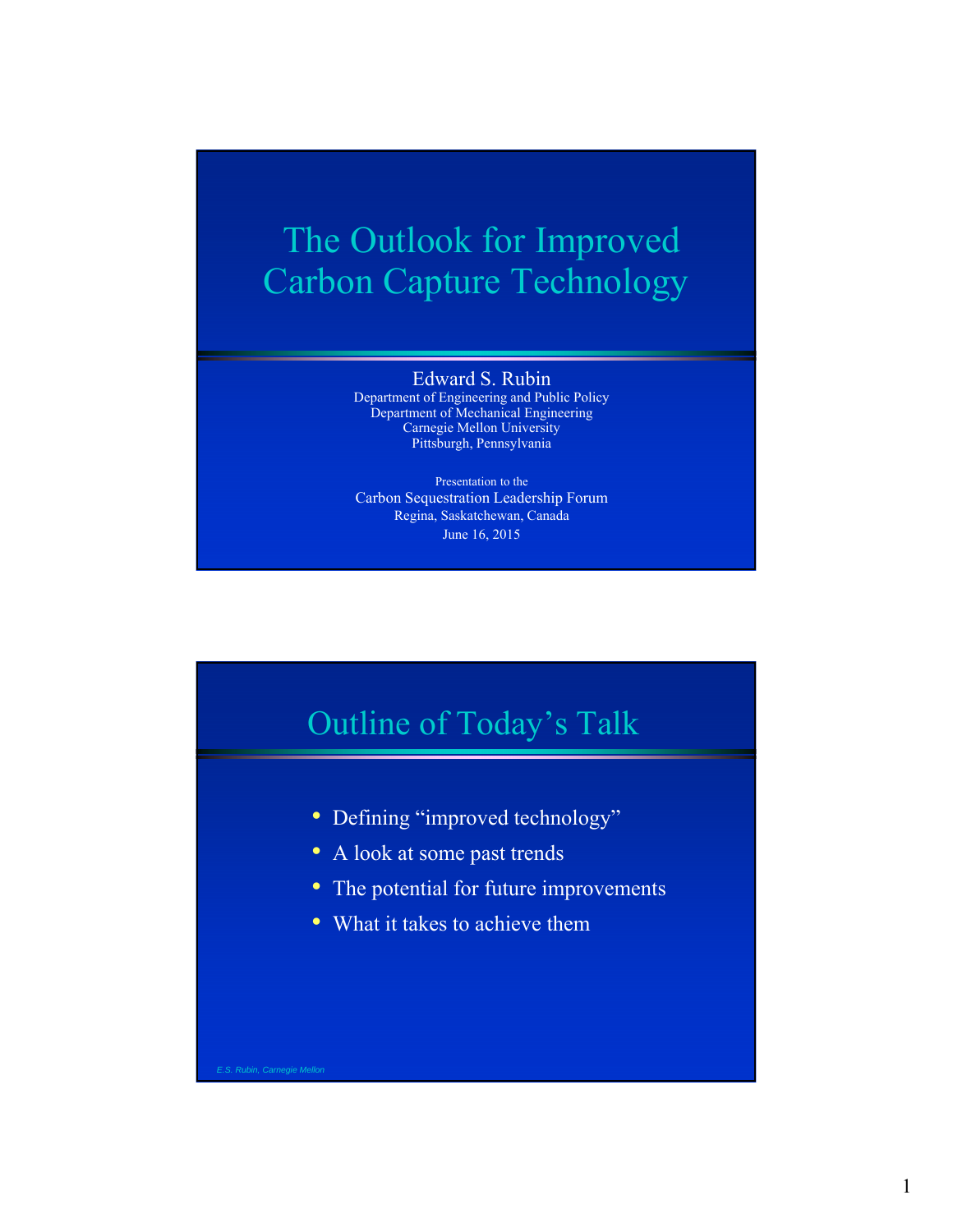## Two Principal Measures of Improved Capture Technology

#### Improvements in performance

- Higher  $CO<sub>2</sub>$  capture efficiency
- Lower energy penalty
- Increased reliability
- Reduced life cycle impacts

### Reductions in cost

- Capital cost
- Cost of electricity
- Cost of  $CO<sub>2</sub>$  avoided
- Cost of  $CO<sub>2</sub>$  captured

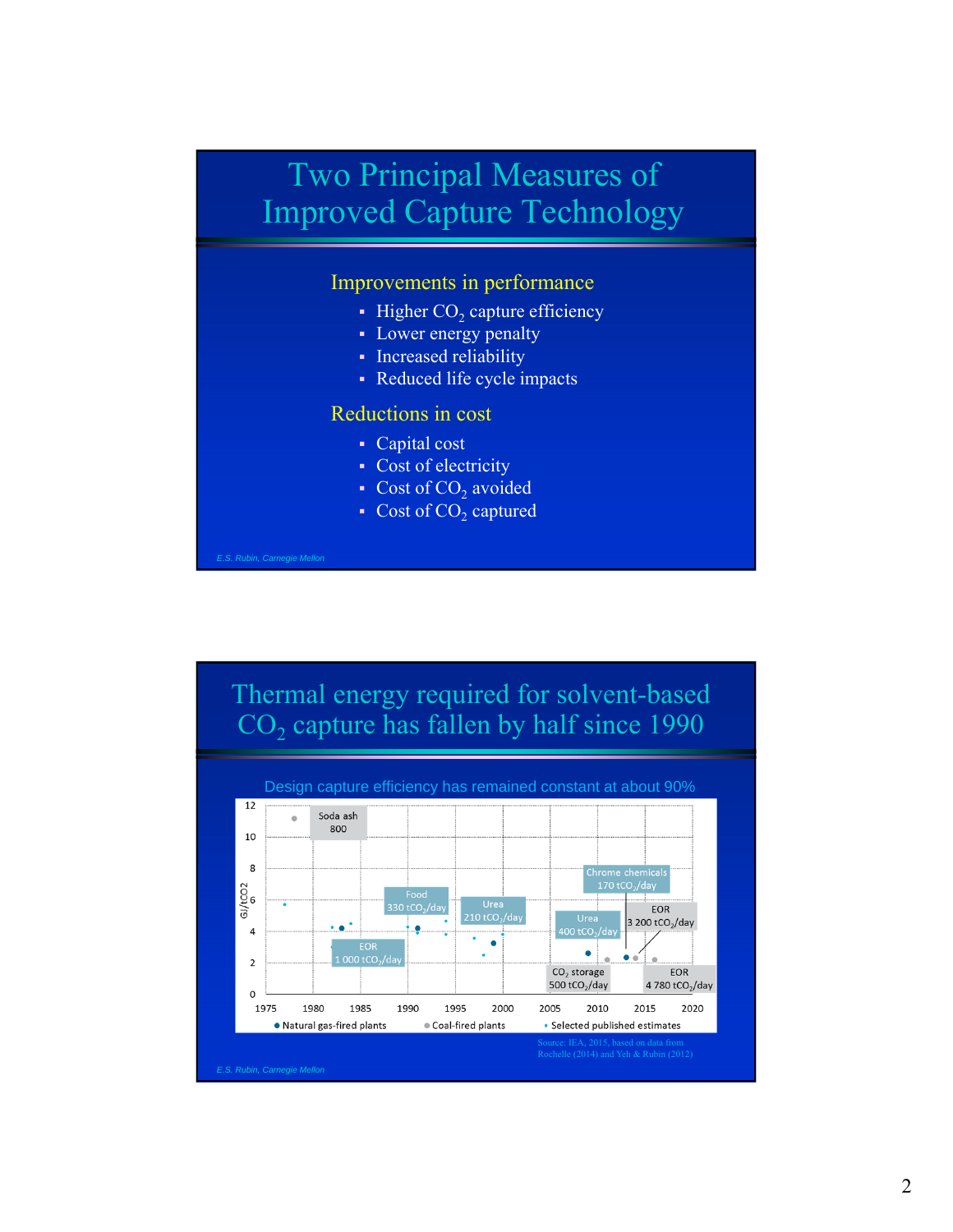### Most improvement goals focus on cost reductions for  $CO<sub>2</sub>$  capture

The specific form and magnitude of cost goals may change over time; here are recent goals of the U.S. Department of Energy

| Table 3-1. Market-Based R&D Goals for Advanced Coal Power Systems                                                                                                                                    |                                                                                         |  |                                                 |  |                         |                                    |
|------------------------------------------------------------------------------------------------------------------------------------------------------------------------------------------------------|-----------------------------------------------------------------------------------------|--|-------------------------------------------------|--|-------------------------|------------------------------------|
|                                                                                                                                                                                                      | Goals (for nth-of-a-kind plants)                                                        |  | <b>Performance Combinations that Meet Goals</b> |  |                         |                                    |
| <b>R&amp;D Portfolio Pathway</b>                                                                                                                                                                     | Cost of Captured CO <sub>2</sub> , Schanne <sup>1</sup>                                 |  | COE Reduction <sup>2</sup> .                    |  | <b>Efficiency (HHV)</b> | Capital/O&M Reduction <sup>3</sup> |
|                                                                                                                                                                                                      | 2 <sup>nd</sup> -Geneneration R&D Goals for Commercial Deployment of Coal Power in 2025 |  |                                                 |  |                         |                                    |
| In 2025, EOR revenues will be required for 2 <sup>nd</sup> -Generation coal power to compete with natural gas combined cycle and nuclear in absence of a regulation-based cost for carbon emissions. |                                                                                         |  |                                                 |  |                         |                                    |
| Greenfield Advanced Ultra-Supercritical PC<br>with CCS                                                                                                                                               | 40                                                                                      |  | 20%                                             |  | 37%                     | 13%                                |
| Greenfield Oxy-Combustion PC with CCS                                                                                                                                                                | 40                                                                                      |  | 20%                                             |  | 35%                     | 18%                                |
| Greenfield Advanced IGCC with CCS                                                                                                                                                                    | $<$ 40                                                                                  |  | $\geq$ 20%                                      |  | 40%                     | 18%                                |
| <b>Retrofit of Existing PC with CCS</b>                                                                                                                                                              | 45                                                                                      |  |                                                 |  | n/a                     |                                    |
| Transformational R&D Goals for Commercial Deployment of Coal Power in 2035 <sup>4</sup>                                                                                                              |                                                                                         |  |                                                 |  |                         |                                    |
| Beyond 2035, Transformational R&D and a requlation-based cost for carbon emissions will enable coal power to compete with natural qas combined cycle and nuclear without EOR revenues.               |                                                                                         |  |                                                 |  |                         |                                    |
| New Plant with CCS-Higher Efficiency Path                                                                                                                                                            | < 10 <sup>5</sup>                                                                       |  | 40%                                             |  | 56%                     | 0%                                 |
| New Plant with CCS-Lower Cost Path                                                                                                                                                                   | < 10 <sup>5</sup>                                                                       |  | 40%                                             |  | 43%                     | 27%                                |
| <b>Retrofit of Existing PC with CCS</b>                                                                                                                                                              | 30                                                                                      |  | $\geq 40\%$                                     |  | n/a                     |                                    |
| Source: USDOE/NETL, Carbon Capture<br>Technology Program Plan (2012)<br>E.S. Rubin, Carnegie Mellon                                                                                                  |                                                                                         |  |                                                 |  |                         |                                    |

### Ten Ways to Reduce CCS Cost

- 10. Assume high power plant efficiency
- 9. Assume high-quality fuel properties
- 8. Assume low fuel price
- 7. Assume EOR credits for  $CO<sub>2</sub>$  storage
- 6. Omit certain capital costs
- 5. Report  $\frac{1}{2}$  /ton CO<sub>2</sub> based on short tons
- 4. Assume long plant lifetime
- 3. Assume low interest rate (discount rate)
- 2. Assume high plant utilization (capacity factor)
- 1. Assume **all of the above !**

**. . .** *and we have not yet considered the CCS technology!*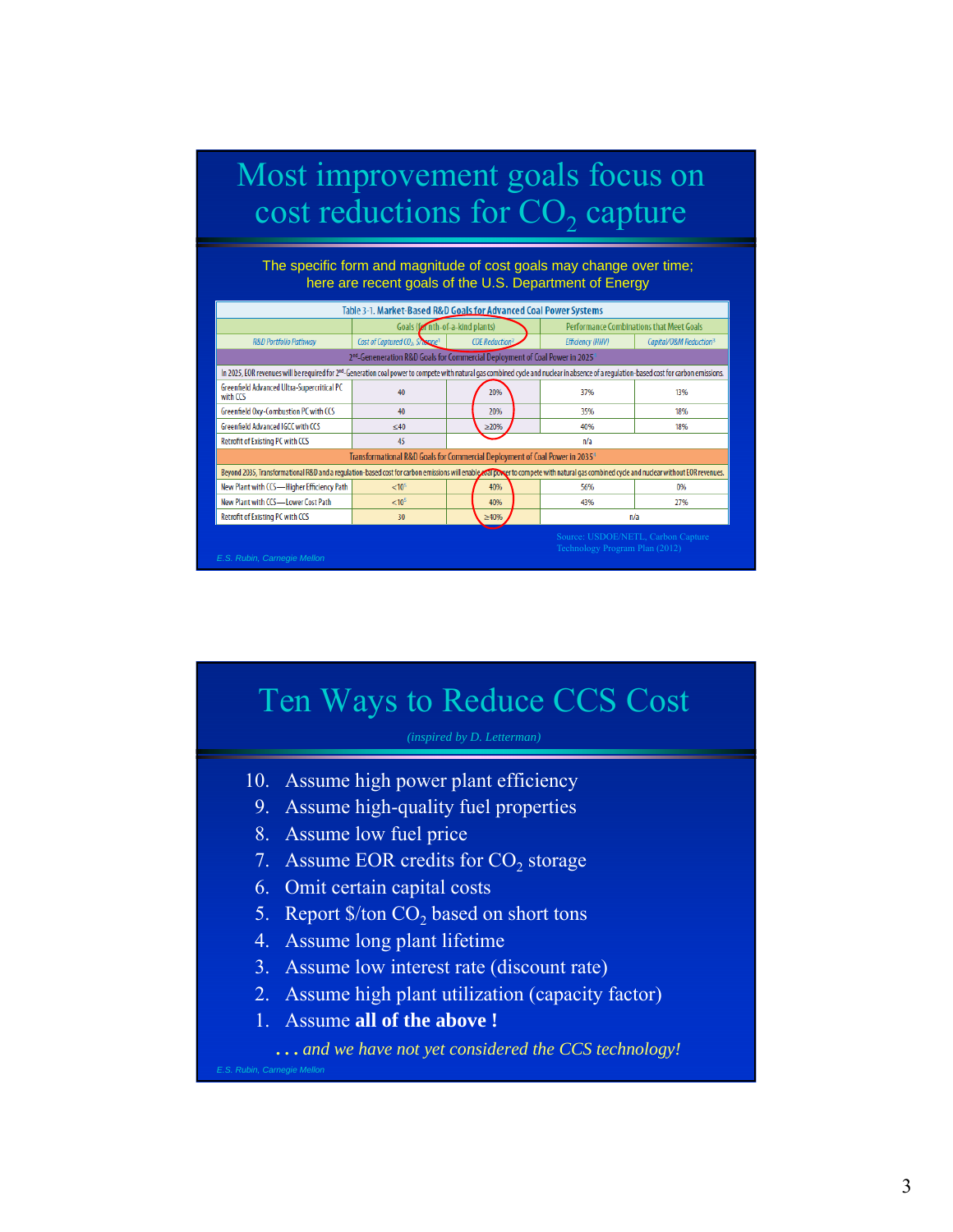

# The IPCC Special Report on CCS

- Commissioned by IPCC in 2003; completed in December 2005
- First comprehensive look at CCS as a climate change mitigation option (9 chapters;  $\sim$ 100 authors)
- Included a detailed review of cost estimates for  $CO<sub>2</sub>$  capture, transport and storage options



4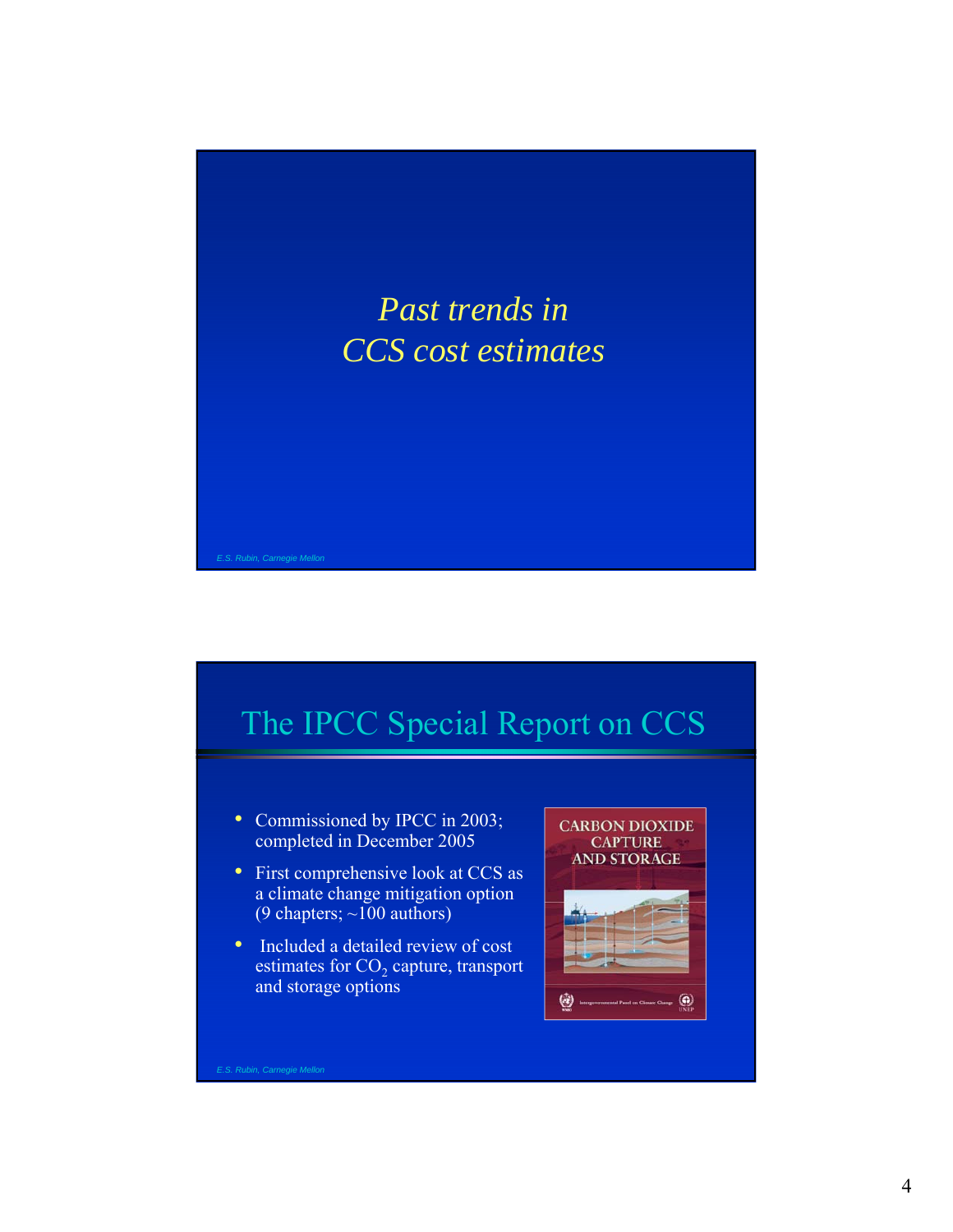## 2015 Cost Update

(with J. Davison and H. Herzog, IJGGC, *in press*)

- Compiled data from recent CCS cost studies in the U.S. and Europe for new power plants with:
	- Post-combustion CO<sub>2</sub> capture (SCPC and NGCC)
	- $-$  Pre-combustion CO<sub>2</sub> capture (IGCC)
	- $–$  Oxy-combustion CO<sub>2</sub> capture (SCPC)
- Adjusted all costs to constant 2013 US dollars
- Adjusted SRCCS costs from 2002 to 2013 USD using:
	- Capital /O&M cost escalation factors +
	- Fuel cost escalation factors (for COE)
- Compared current cost estimates to SRCCS values

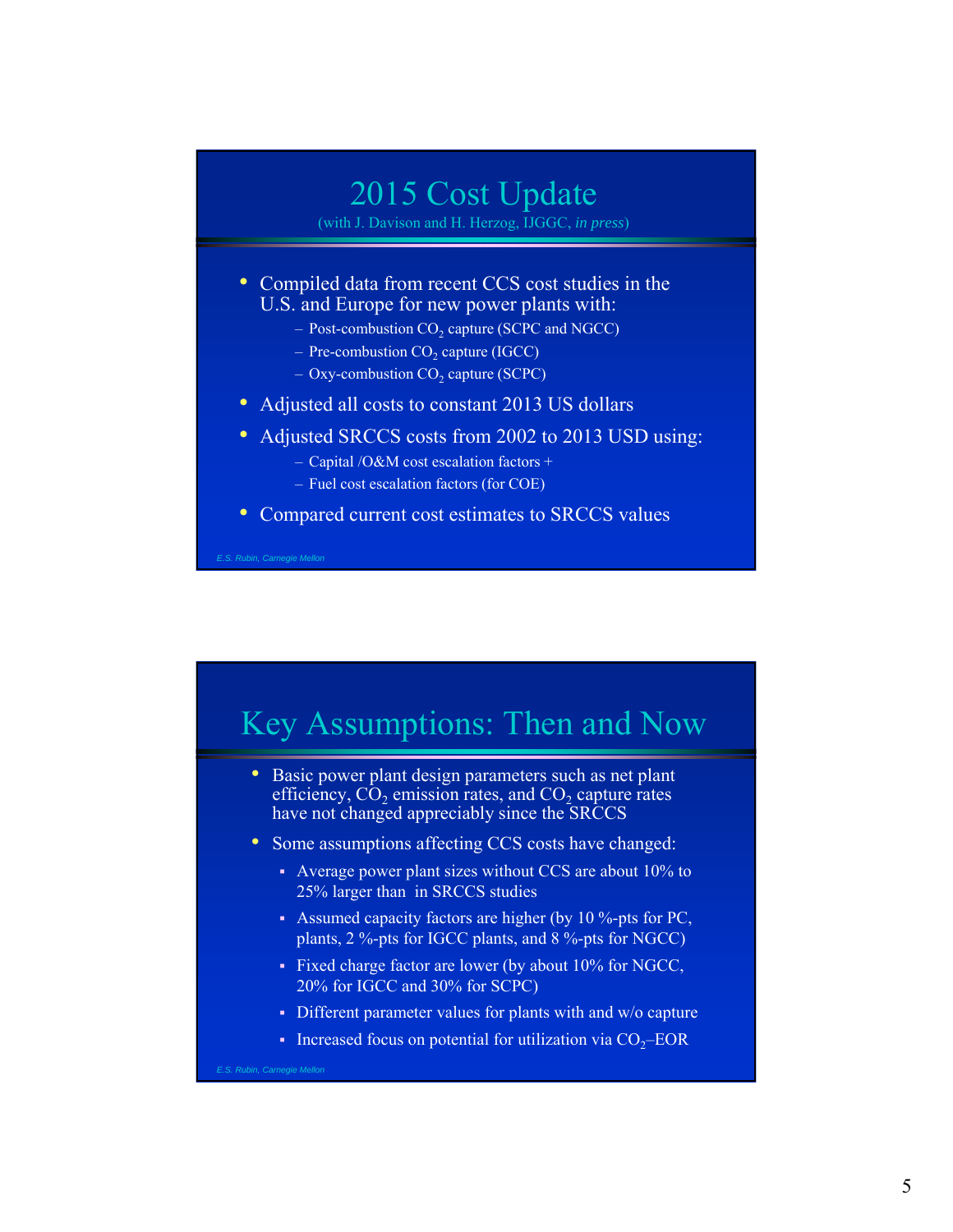

### Added Capital Cost for CO<sub>2</sub> Capture (over and above the reference plant cost without capture)

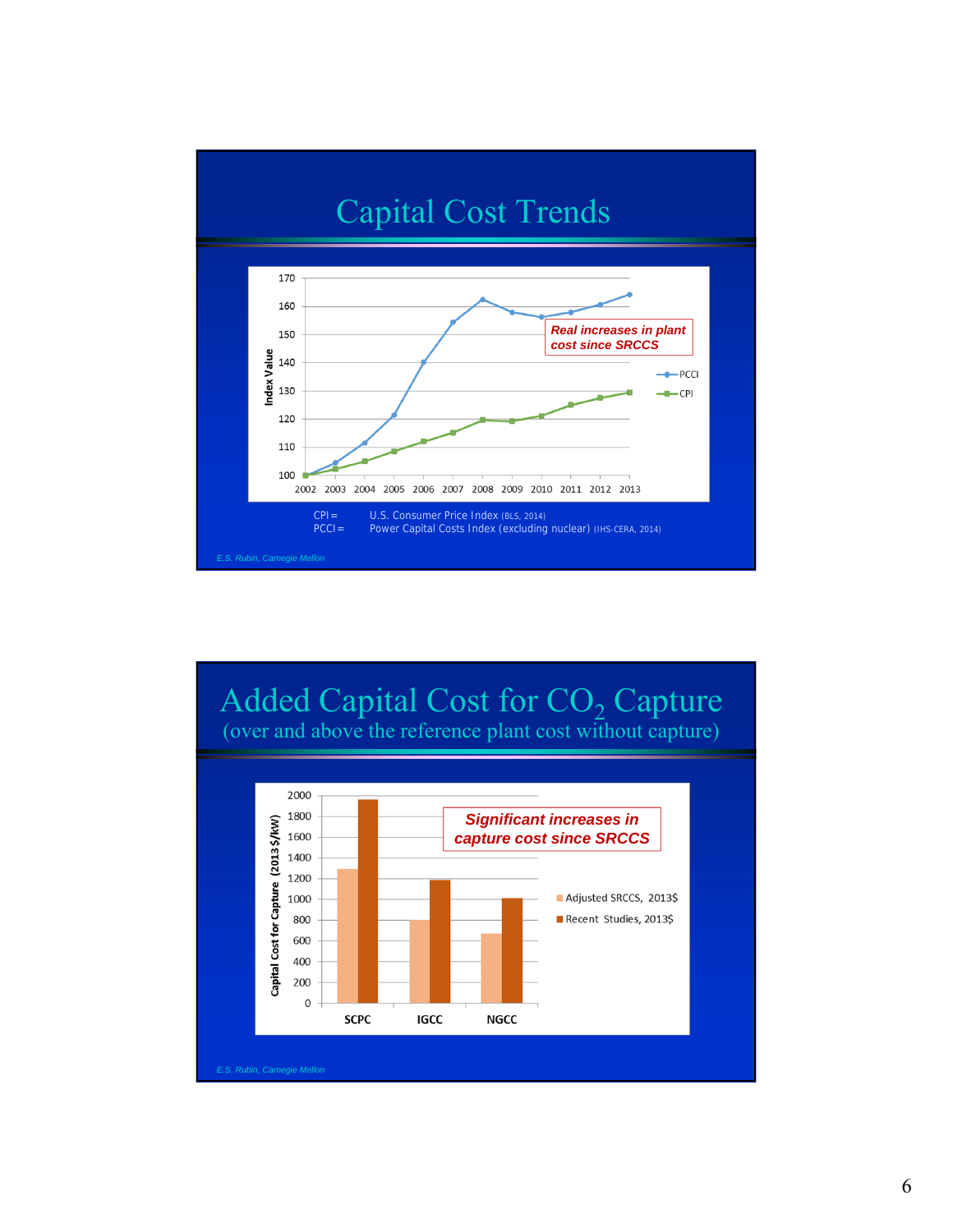

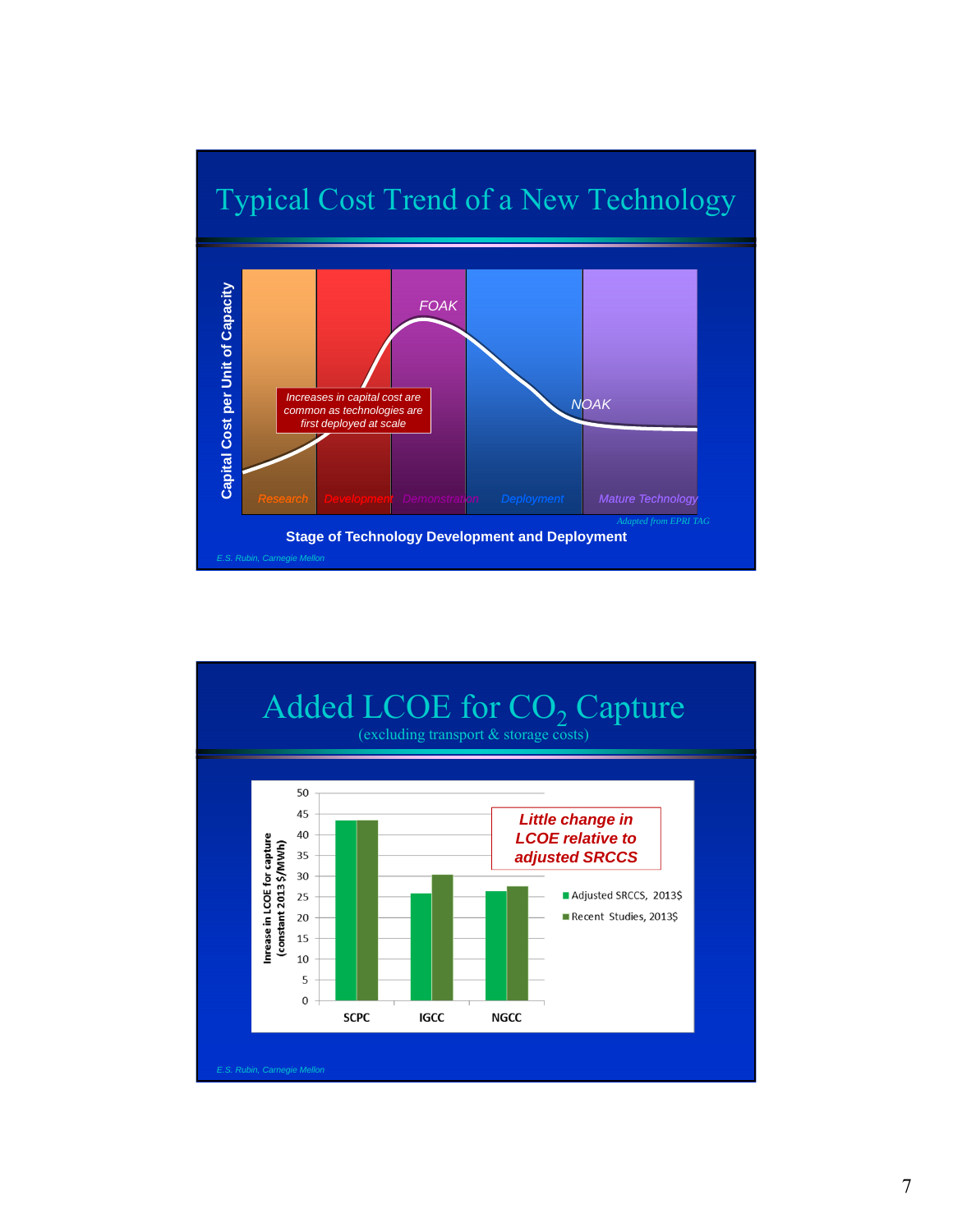### Other Conclusions from the Study

- For new SCPC plants oxy-combustion shows potential to be cost competitive with post-combustion capture
- Based on current cost estimates for the four CCS pathways analyzed, there are no obvious winners or losers
- For all options, CCS cost can be reduced significantly if  $CO<sub>2</sub>$  can be sold for enhanced oil recovery in conjunction with geological storage over the life of the project

*The potential for future cost reductions*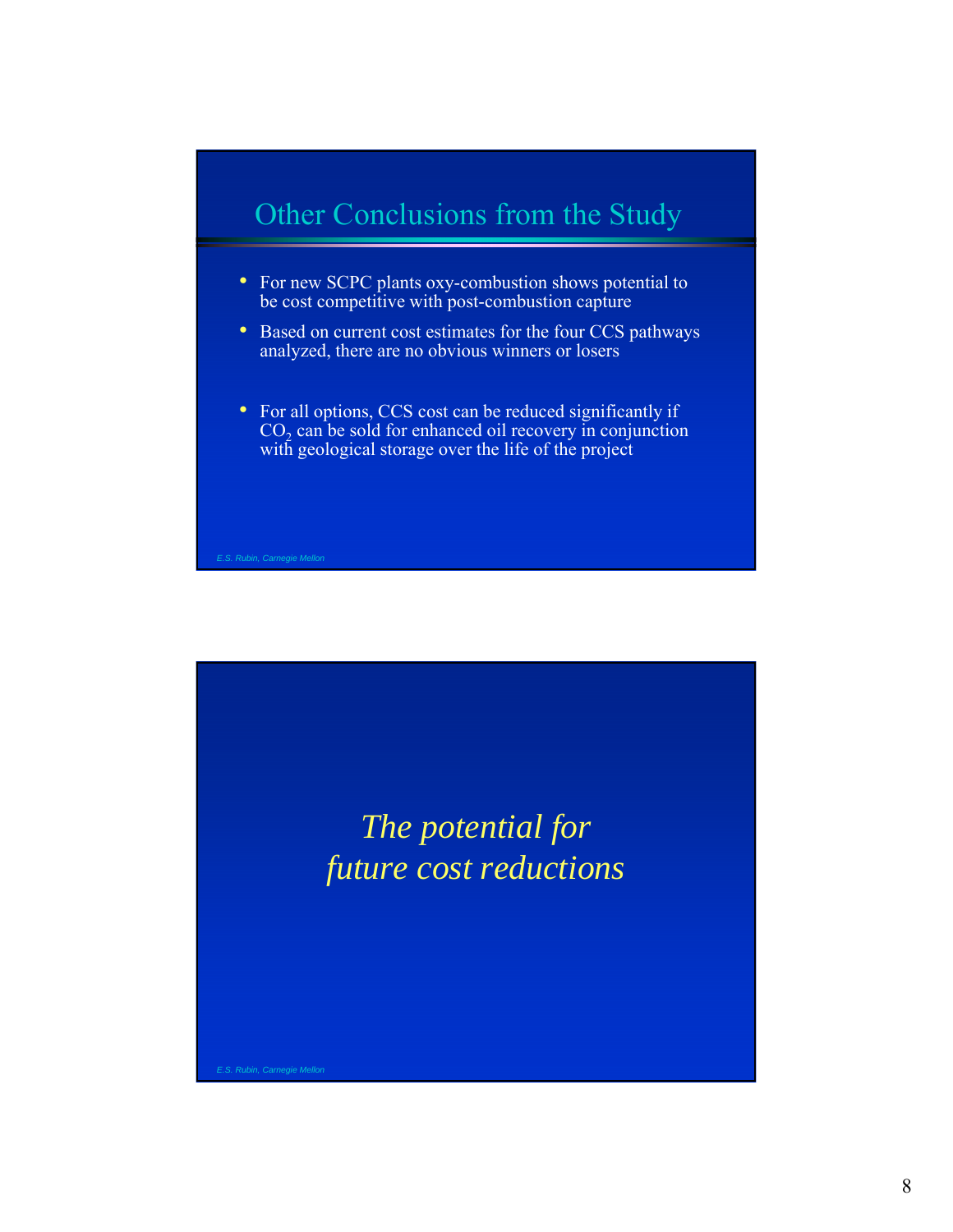



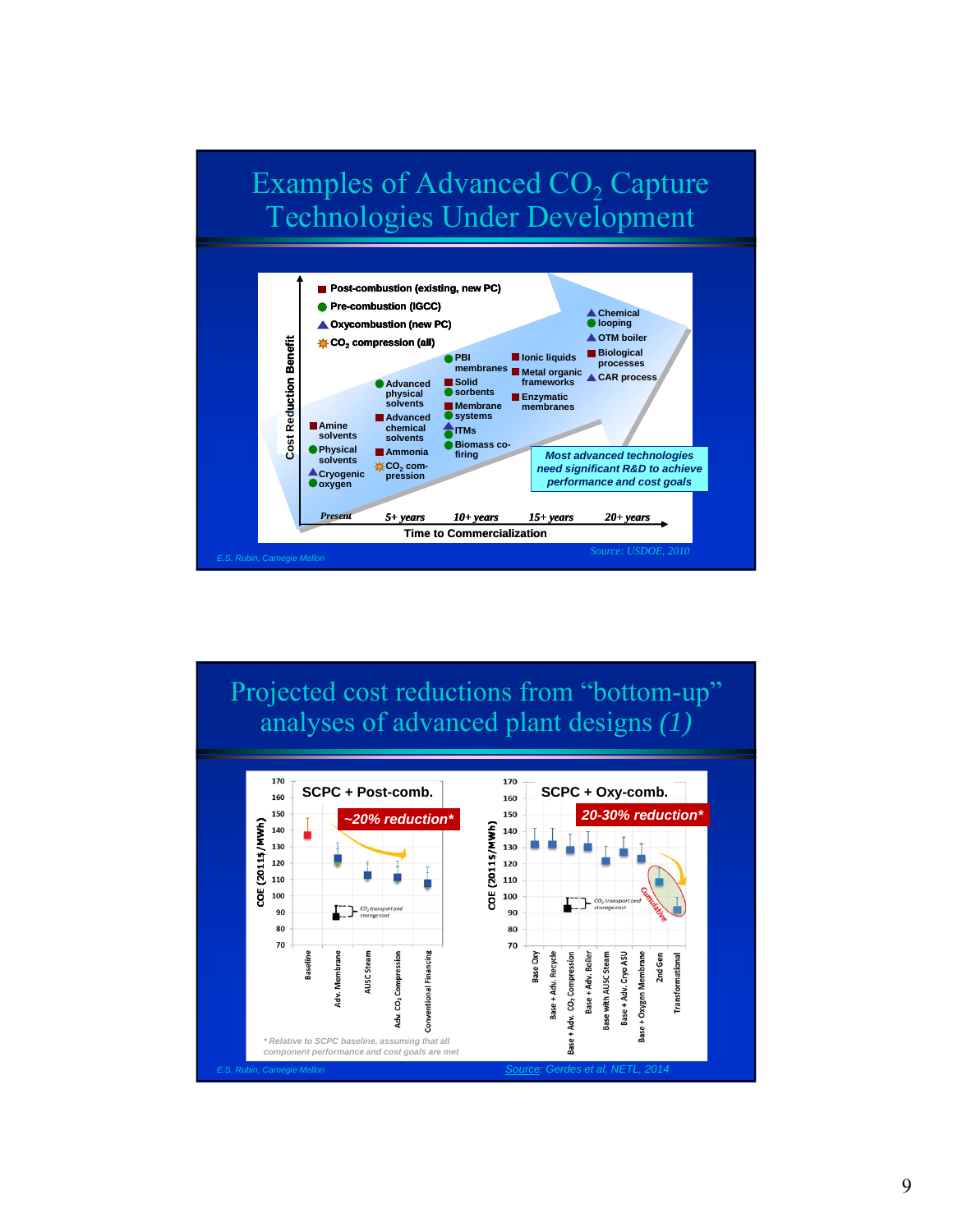### Projected cost reductions from "bottom-up" analyses of advanced plant designs *(2)*



#### Most New Capture Concepts Are Still Far from Commercial **Technology Readiness Levels Post-Combustion Capture**System Test, I<br>& Operations Mineralization & Bio TRL<sub>9</sub> Membrane TRL 8 Adsorption  $TRL$  7 Absorption ⋍  $\overline{2}$  $\overline{3}$  $\overline{4}$ 5 6  $\overline{7}$ 8  $\overline{9}$  $\mathbf{1}$ **Technology Readiness Levels** *Source: EPRI, 2009 Source: NASA, 2009*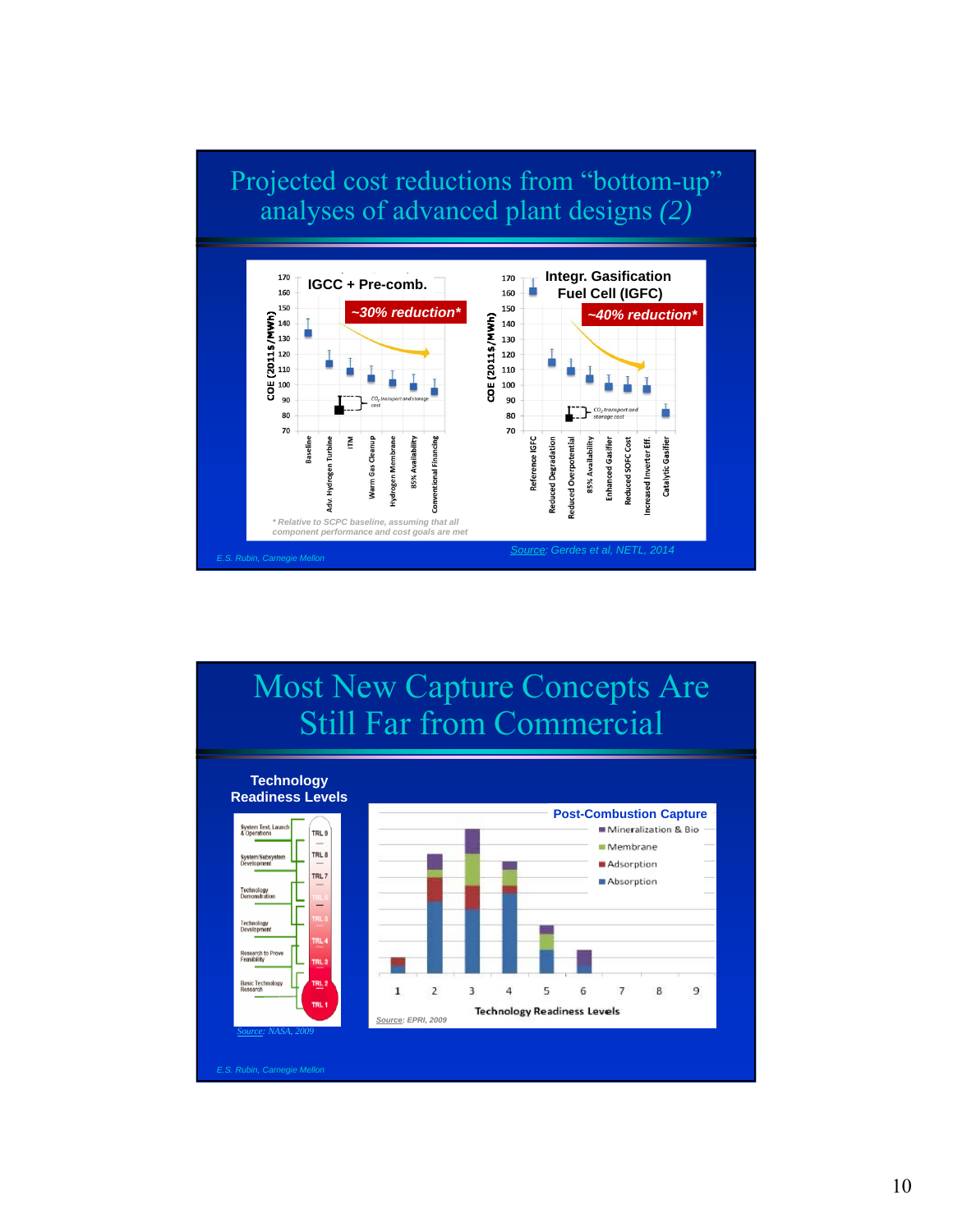|                                                      | <b>Technology Scale-Up Takes</b><br><b>Time and Money</b> |                                            |                        |  |
|------------------------------------------------------|-----------------------------------------------------------|--------------------------------------------|------------------------|--|
| <b>TRL</b>                                           | <b>Scale</b>                                              | <b>Cost to achieve</b>                     | <b>Time to achieve</b> |  |
| 6<br><b>Process</b><br><b>Development Unit</b>       | Up to ~5% full scale                                      | \$ millions to<br>\$10s of millions        | 24-48 months           |  |
| $\overline{7}$<br><b>Pilot Plant</b>                 | At least 5% full<br>scale                                 | \$10s of millions to<br>\$100s of missions | 24-60 months           |  |
| $\mathsf{R}$<br><b>Commercial Pilot</b><br>Plant     | At least 25% full<br>scale                                | \$100s of millions                         | 4-7 years              |  |
| $\Omega$<br>1 <sup>st</sup> Commercial<br>Deployment | Full scale                                                | \$100s of millions to<br>\$ billions       | 4-7 years              |  |
| E.S. Rubin, Carnegie Mellon                          |                                                           |                                            | Source: EPRI, 2014     |  |

Most studies seek NOAK cost estimates while still at at early stages of development *FOAK*

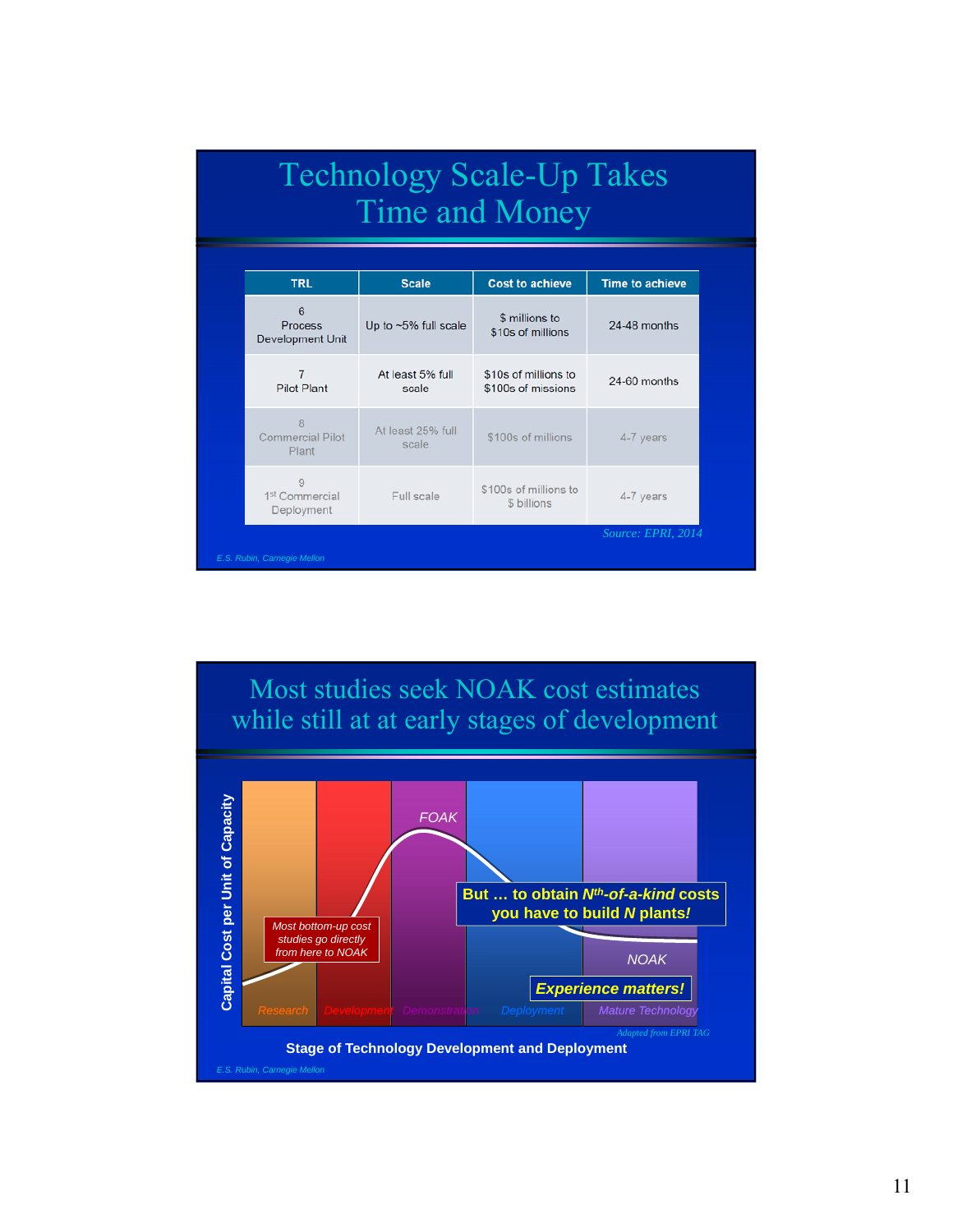### An Alternative Approach to Estimating NOAK Costs

- Use traditional "bottom-up" methods to estimate FOAK cost for an advanced technology based on its current state of development\*
- Then use a "top-down" model based on learning curves to estimate future (NOAK) costs as a function of installed capacity (and other factors, if applicable)
- From this, estimate level of deployment needed to achieve an NOAK cost goal (e.g., an X% lower LCOE)



\*as specified in current AACE/EPRI/NETL guidelines

### Projected Cost Reductions from a "Top-Down" Analysis

Learning curves applied to capacity projections from energy-economic modeling, 2001–2050\*

| <b>Power Plant</b><br><b>System</b> | <b>Reduction in Cost</b><br>of Electricity*<br>(\$/MWh) | Reduction in<br>Mitigation Cost*<br>$($/tCO2$ avoided) |
|-------------------------------------|---------------------------------------------------------|--------------------------------------------------------|
| <b>SCPC-CCS</b>                     | $14\% - 44\%$                                           | $19\% - 62\%$                                          |
| <b>NGCC-CCS</b>                     | $12\% - 40\%$                                           | $13\% - 60\%$                                          |
| <b>IGCC-CCS</b>                     | $22\% - 52\%$                                           | $19\% - 58\%$                                          |

Ranges based on low and high global carbon price scenarios.

*Source: van der Brock et al, 2010*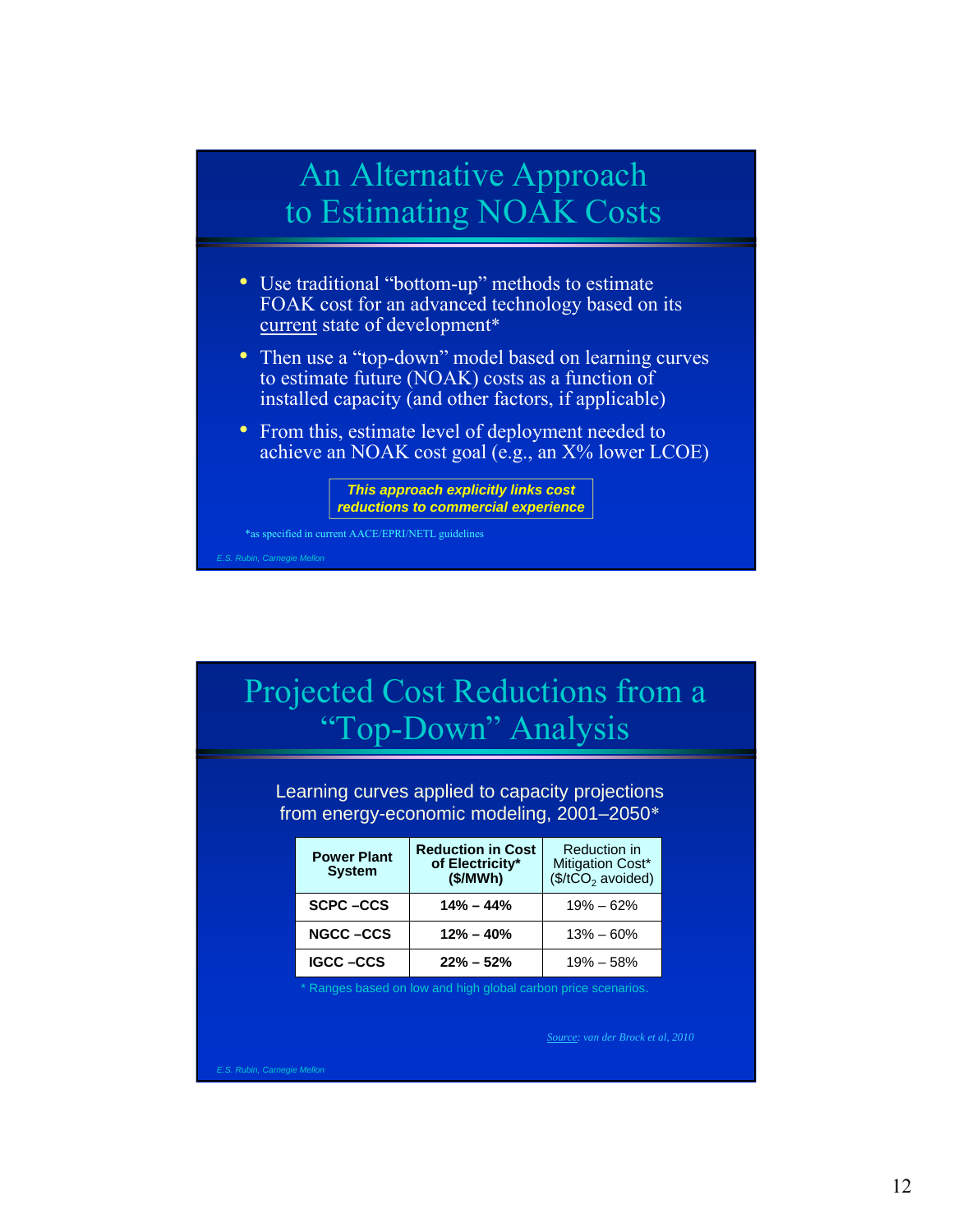



- Sustained R&D
- Markets for the technology
- Learning from experience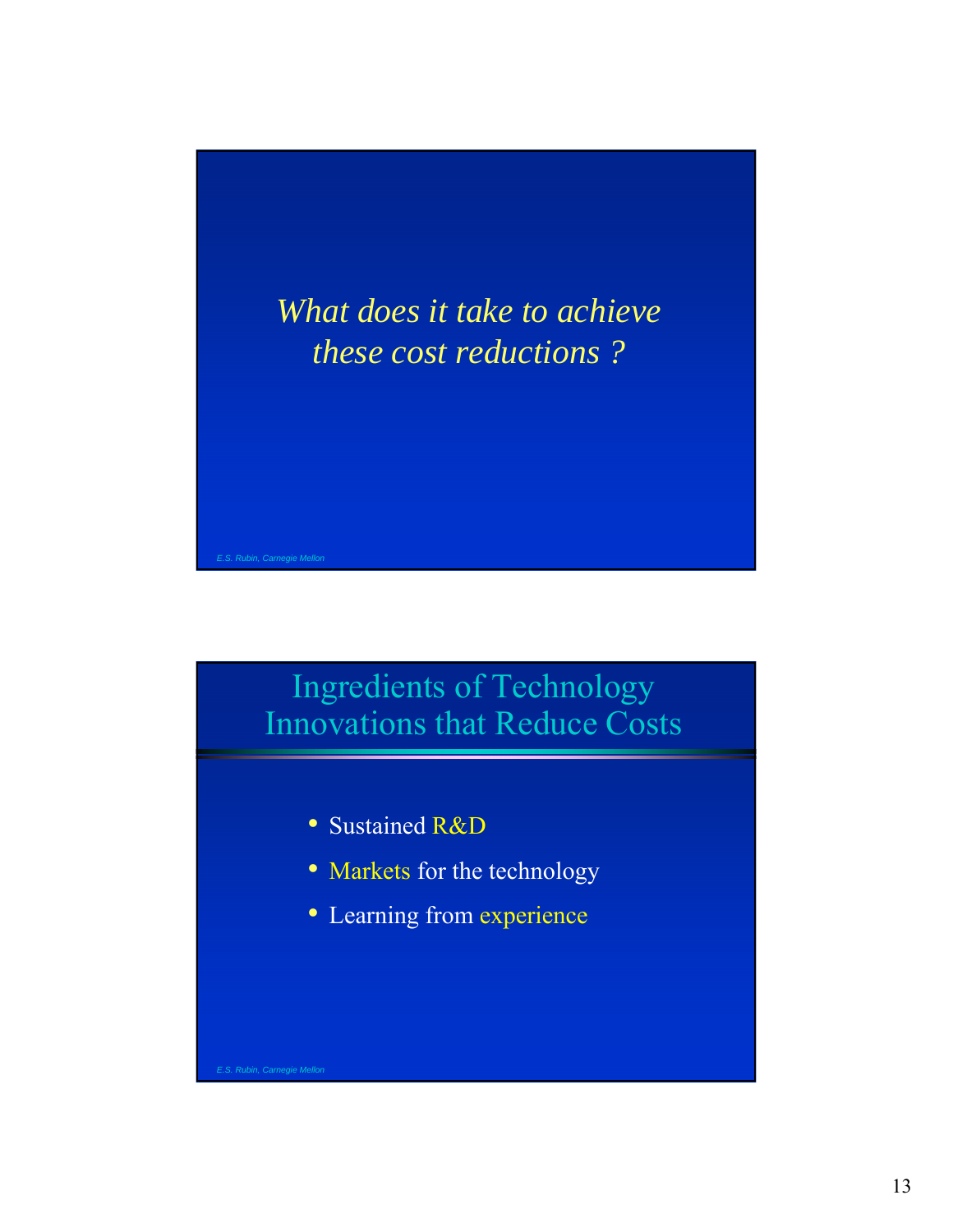

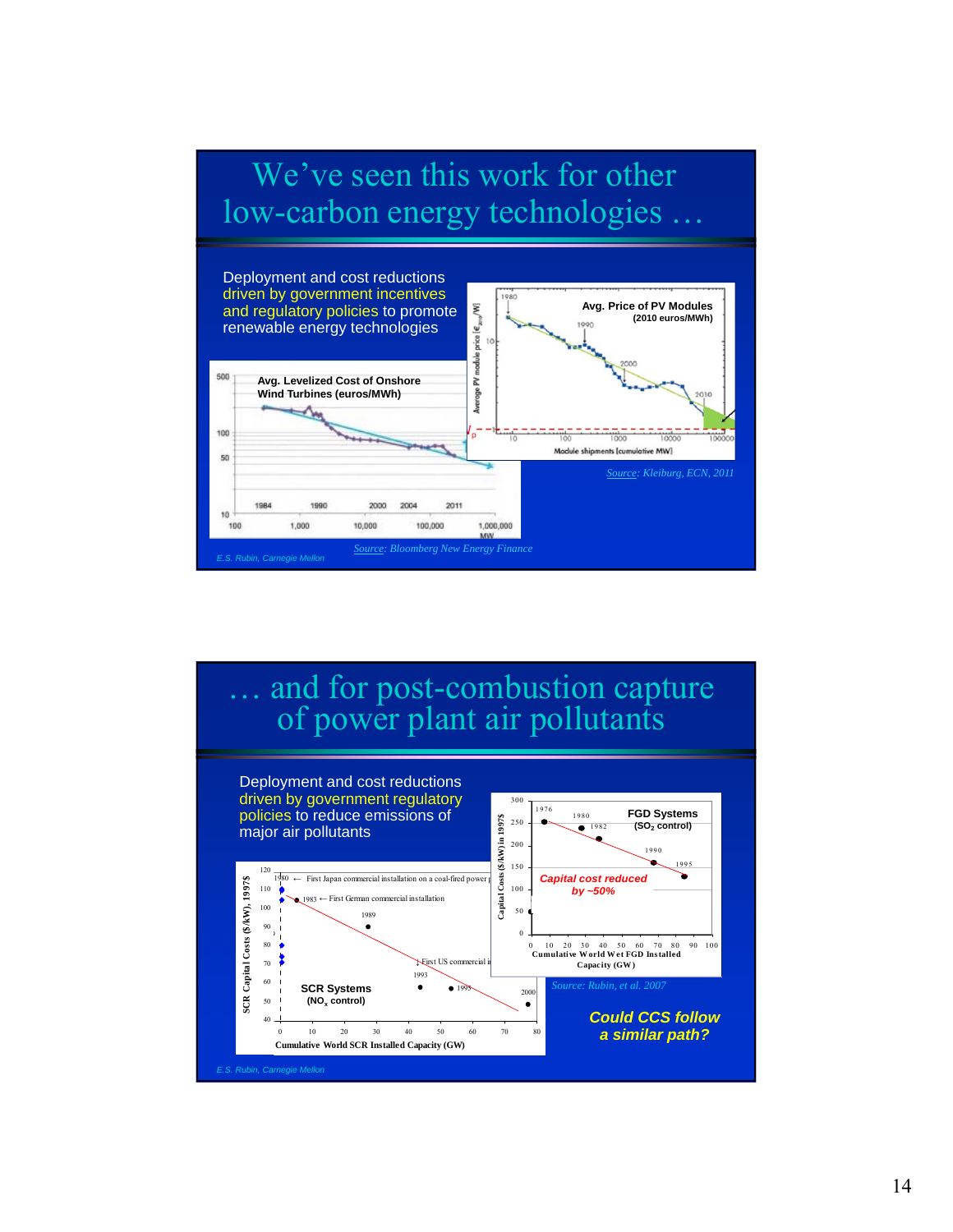

## Policy options that can foster CCS and technology innovation

| Direct Gov't Funding of<br>Direct or Indirect Support for<br><b>Commercialization and Production</b><br><b>Knowledge Generation</b><br>$\bullet$ R&D contracts with<br>$\bullet$ R&D tax credits<br>private firms (fully<br>• Patents<br>funded or cost-<br>• Production subsidies or tax credit<br>shared)<br>for firms bringing new<br>• Intramural R&D in<br>technologies to market<br><i>aovernment</i><br>• Tax credits, rebates, or payments | Knowledge Diffusion and<br>Learning<br>• Education and training<br>• Codification and diffusion<br>of technical knowledge                                                                                                         | Economy-wide,<br>Sector-wide, or<br><b>Technology-Specific</b><br><b>Regs and Standards</b><br>$\bullet$ Emissions tax<br>• Cap-and-trade<br>program      |
|----------------------------------------------------------------------------------------------------------------------------------------------------------------------------------------------------------------------------------------------------------------------------------------------------------------------------------------------------------------------------------------------------------------------------------------------------|-----------------------------------------------------------------------------------------------------------------------------------------------------------------------------------------------------------------------------------|-----------------------------------------------------------------------------------------------------------------------------------------------------------|
|                                                                                                                                                                                                                                                                                                                                                                                                                                                    |                                                                                                                                                                                                                                   |                                                                                                                                                           |
| laboratories<br>for purchasers/users of new<br>$\bullet$ R&D contracts with<br>technologies<br>consortia or<br>• Gov't procurement of new or<br>collaborations<br>advanced technologies<br>• Demonstration projects<br>• Loan guarantees<br>• Monetary prizes                                                                                                                                                                                      | (e.g., via interpretation and<br>validation of R&D results;<br>screening; support for<br>databases)<br>• Technical standards<br>• Technology/Industry<br>extension program<br>· Publicity, persuasion and<br>consumer information | • Performance<br>standards (for<br>emission rates,<br>efficiency, or other<br>measures of<br>performance)<br>$\bullet$ Fuels tax<br>• Portfolio standards |